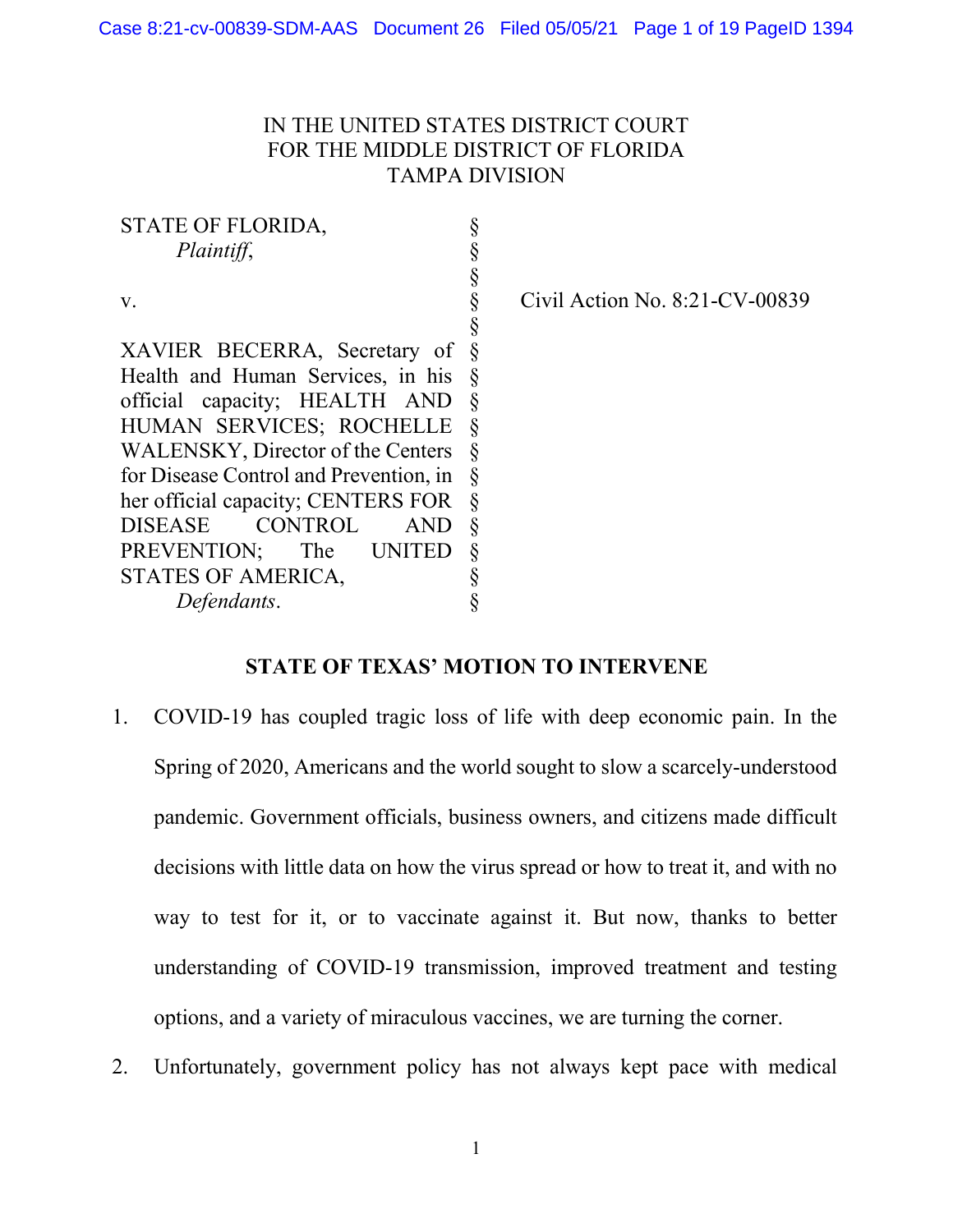advancement against the pandemic. The resulting prolonged economic shutdown has left many people—and, in some cases, entire industries—facing financial ruin. The Center for Disease Control and Prevention ("CDC") has issued a series of "no-sailing" or "conditional-sailing" orders that have brought the Texas passenger cruise industry, and the community of businesses supporting and benefitting from that industry, to a halt. The CDC's outdated and unlawful regulation harms the State of Texas, its economy, and its citizens.

3. The State of Texas moves to intervene in support of Plaintiff, the State of Florida, as of right pursuant to Federal Rule of Civil Procedure 24(a)(2) or, alternatively, in permissive intervention pursuant to Federal Rule of Civil Procedure 24(b). Texas is a sovereign state and has the authority and responsibility to protect its sovereignty, the wellbeing of its public fisc, and the health, safety, and welfare of its citizens. This litigation concerns the lawfulness of a CDC regulatory order with a profound effect on the Texas public fisc, including tax revenues to the state and the well-being of multiple industries vital to the State's economy. The CDC order also raises constitutional concerns bearing on the lawfulness and reach of the CDC's authority.

#### **I. BACKGROUND**

## **A. Before COVID -19, the Unique Texas Cruise Industry Flourished**

4. The passenger cruise industry in Texas operates primarily out of the Port of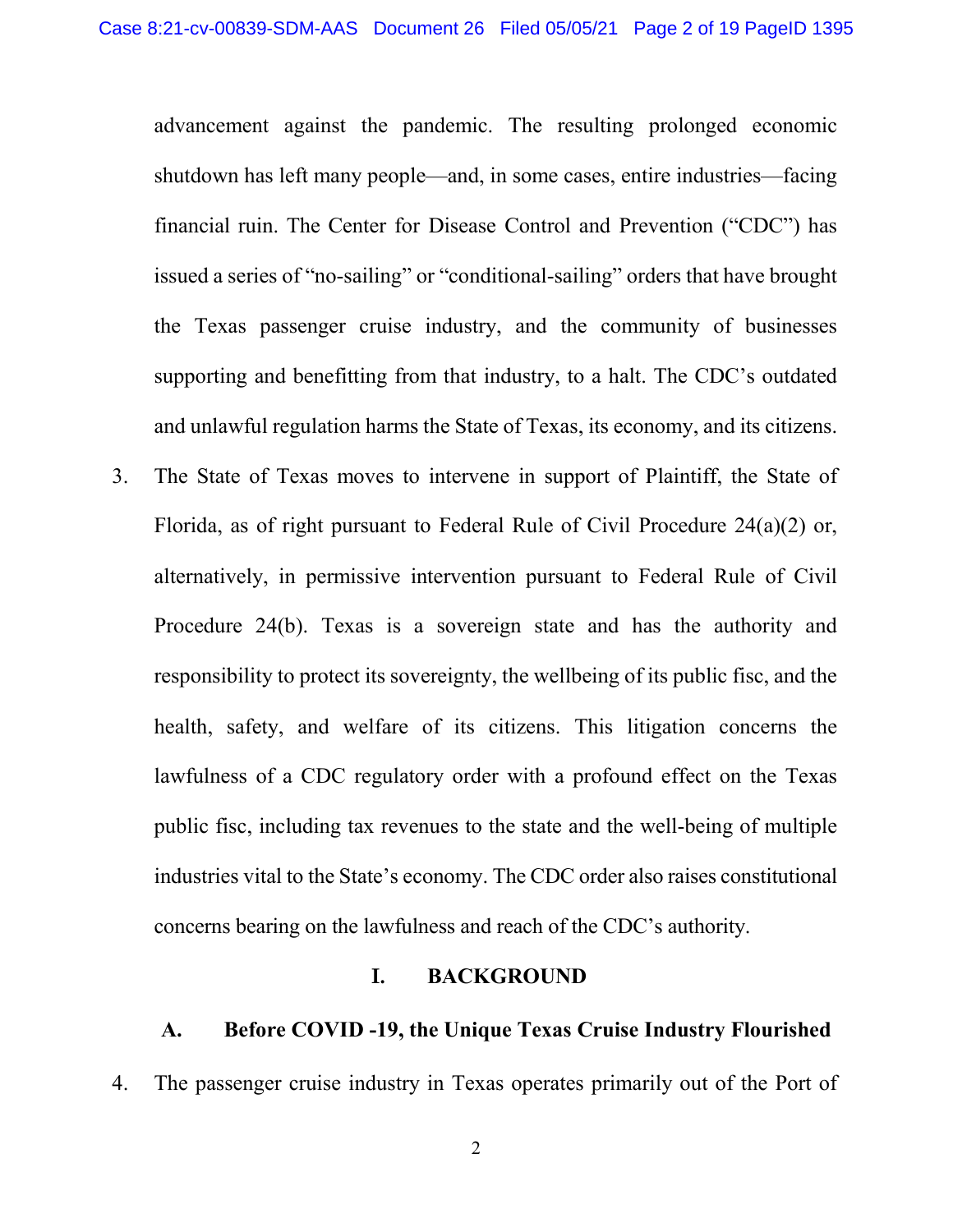Galveston, where nearly 1.1 million cruise passengers embarked in 2019. *See*  Exh. 1, 47, attached to Exh. A, hereto (hereinafter, "Exh. 1"). The Texas cruise industry has grown quickly and steadily for nearly a decade. *See* Exh. 2, 7, attached to Exh. A, hereto (hereinafter, "Exh. 2"). Galveston accounted for nearly 8% of U.S. cruise embarkations before the pandemic. *Id*. In 2018, cruise visitor spending in Texas exceeded an estimated \$65 million. *Id*., 8. Cruise ships accounted for 47% of the Port of Galveston's revenue in 2019. *Id*. This volume of traffic also helped keep pilots, tugs, and longshoremen operational and employed.

5. The impact of Texas' cruise industry reaches inland, as well. Hotels, restaurants, bars, retail stores, entertainment venues, touring ventures, and airlines all benefit from Texas' cruise industry. *Id*. In 2019, tourism-related businesses like travel agencies, airlines, and hotels received some \$816 million in direct cruise industry expenditures in Texas. Exh. 1, 47. Another \$452 million in such expenditures went to petroleum refiners, along with wholesale trade and advertising agencies. *Id*. Texas food processors, machinery and computer equipment manufacturers, apparel manufacturers, software publishers, communication and navigation equipment manufacturers and distributors, insurance carriers, legal professionals, architects and engineers all also benefit from the Texas cruise industry. *Id*., 47-48. These direct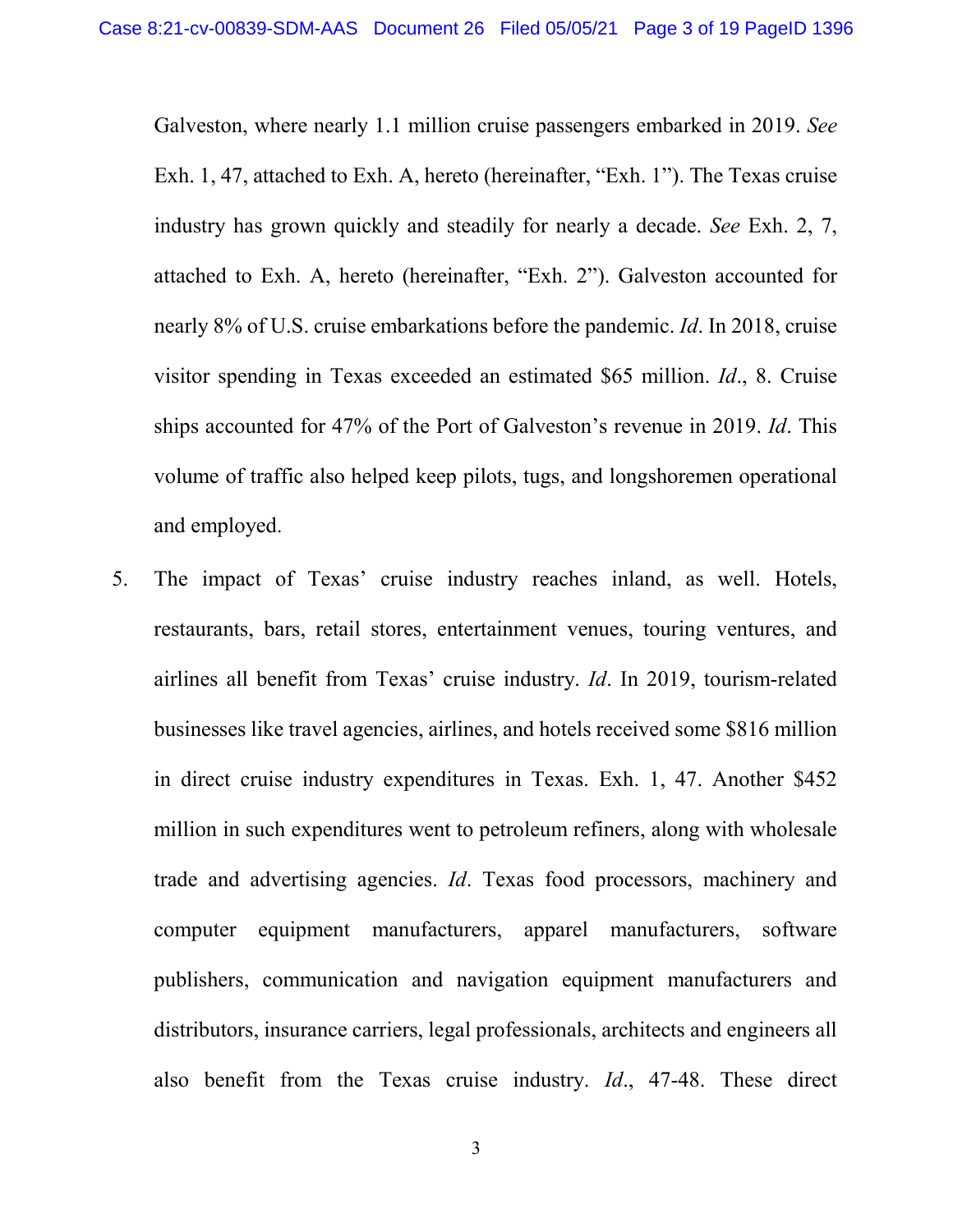expenditures created almost 29,600 jobs and \$1.8 billion in income in 2019. *Id*., 48.

### **B. As the Pandemic Began, the CDC Issued a No-Sailing Order**

- 6. In March 2020, in response to the global COVID-19 pandemic, the CDC issued its initial order locking down the cruise industry and preventing sailings from United States ports. 60 Fed. Reg. 16628.
- 7. The March 14, 2020 order was renewed on April 9, 2020, July 16, 2020, and September 31, 2020. 85 Fed. Reg. 21004, 85 Fed. Reg. 44085, 85 Fed. Reg. 62732.
- 8. On October 30, 2020, the CDC issued the Conditional Sailing Order, which set forth conditions required for cruises to resume. 85 Fed. Reg. 70153.
- 9. The Conditional Sailing Order laid out four phases of reopening the cruise industry: 1) establishment of laboratory testing of crew; 2) simulated voyages designed to assess the operator's ability to mitigate COVID-19 risk; 3) a certification process; and finally, 4) a return to passenger voyages with risk mitigation in place. *Id.*
- 10. The Conditional Sailing Order is not set to expire until November 1, 2021. 85 Fed. Reg. 70162*.*
- 11. Cruise companies failing to complete the four-phase process will not be allowed to sail until November 1, 2021. *Id.*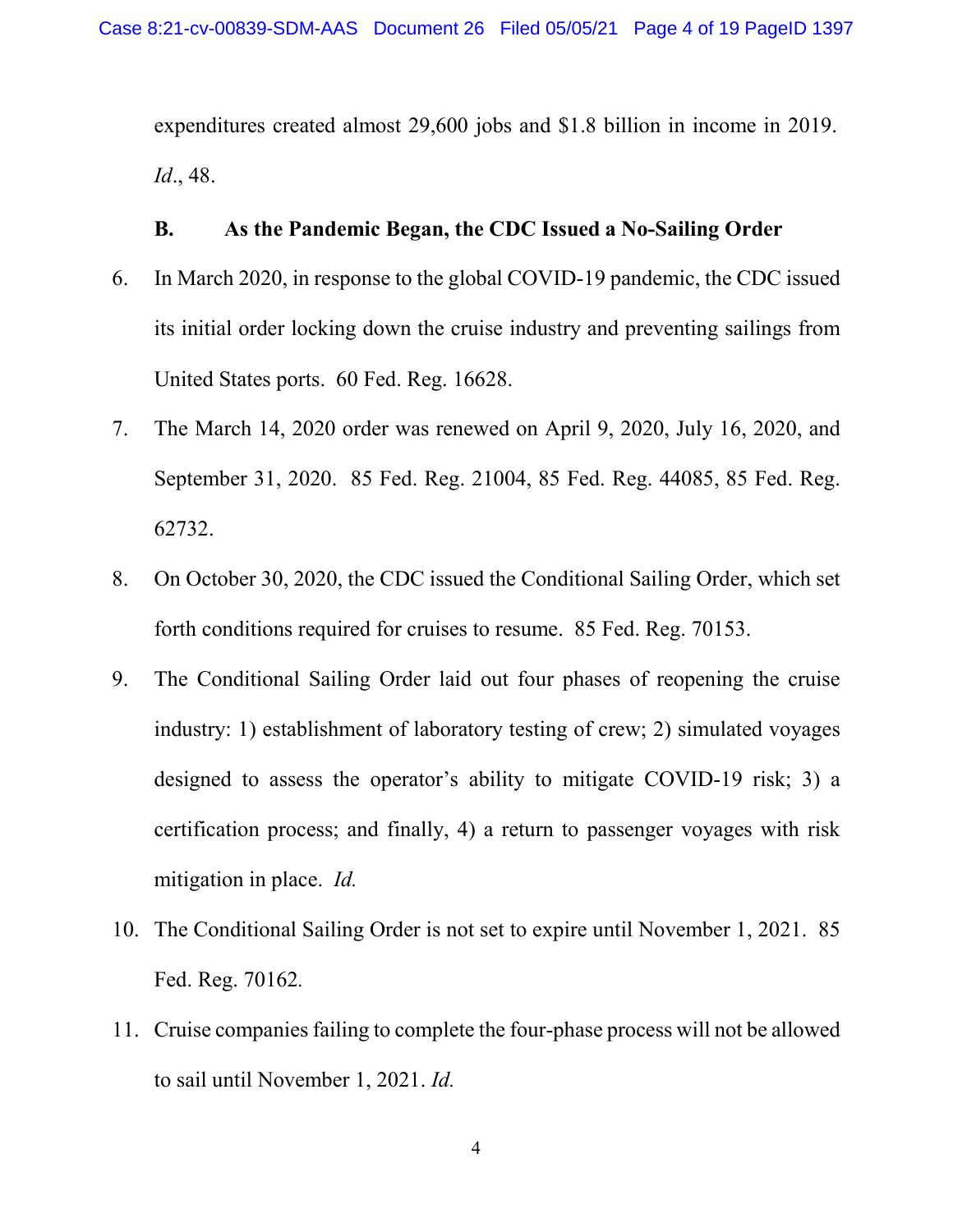- 12. On April 2, 2021, the CDC issued guidance regarding the Conditional Sailing Order. The new guidance adds additional requirements for phases one and two but does not contain technical guidance for simulated voyages. The guidance specifies that a cruise ship operator must request CDC's approval at least thirty days before a simulated voyage and submit materials from that voyage necessary to obtain a conditional safety certificate to the CDC at least 60 days before passenger operations can resume. In other words, the CDC has built in a minimum three-month waiting period from the time it issues guidance for simulated voyages and when a cruise ship operator might potentially be permitted to set sail.<sup>[1](#page-4-0)</sup>
- 13. Without additional operative guidance, it is likely the cruise industry will be locked down until at least November 1, 2021, and possibly longer.

# **C. As Infection Rates Drop, the Economy Is Re-Opening**

14. As of April [2](#page-4-1)021, COVID-19 vaccines are widely available,<sup>2</sup> and infection rates have fallen dramatically nationwide<sup>[3](#page-4-2)</sup> as well as in Texas.<sup>[4](#page-4-3)</sup> Travel and

<span id="page-4-0"></span>1 https://www.cdc.gov/quarantine/cruise/covid19-cruiseships.html

<span id="page-4-1"></span><sup>&</sup>lt;sup>2</sup>https://www.nytimes.com/interactive/2020/us/covid-19-vaccinedoses.html?action=click&module=Top%20Stories&pgtype=Homepage (compiling CDC data).

<span id="page-4-2"></span><sup>3</sup> https://www.nytimes.com/interactive/2021/us/covidcases.html?action=click&module=Top%20Stories&pgtype=Homepage

<span id="page-4-3"></span><sup>4</sup> https://www.nytimes.com/interactive/2021/us/texas-covid-cases.html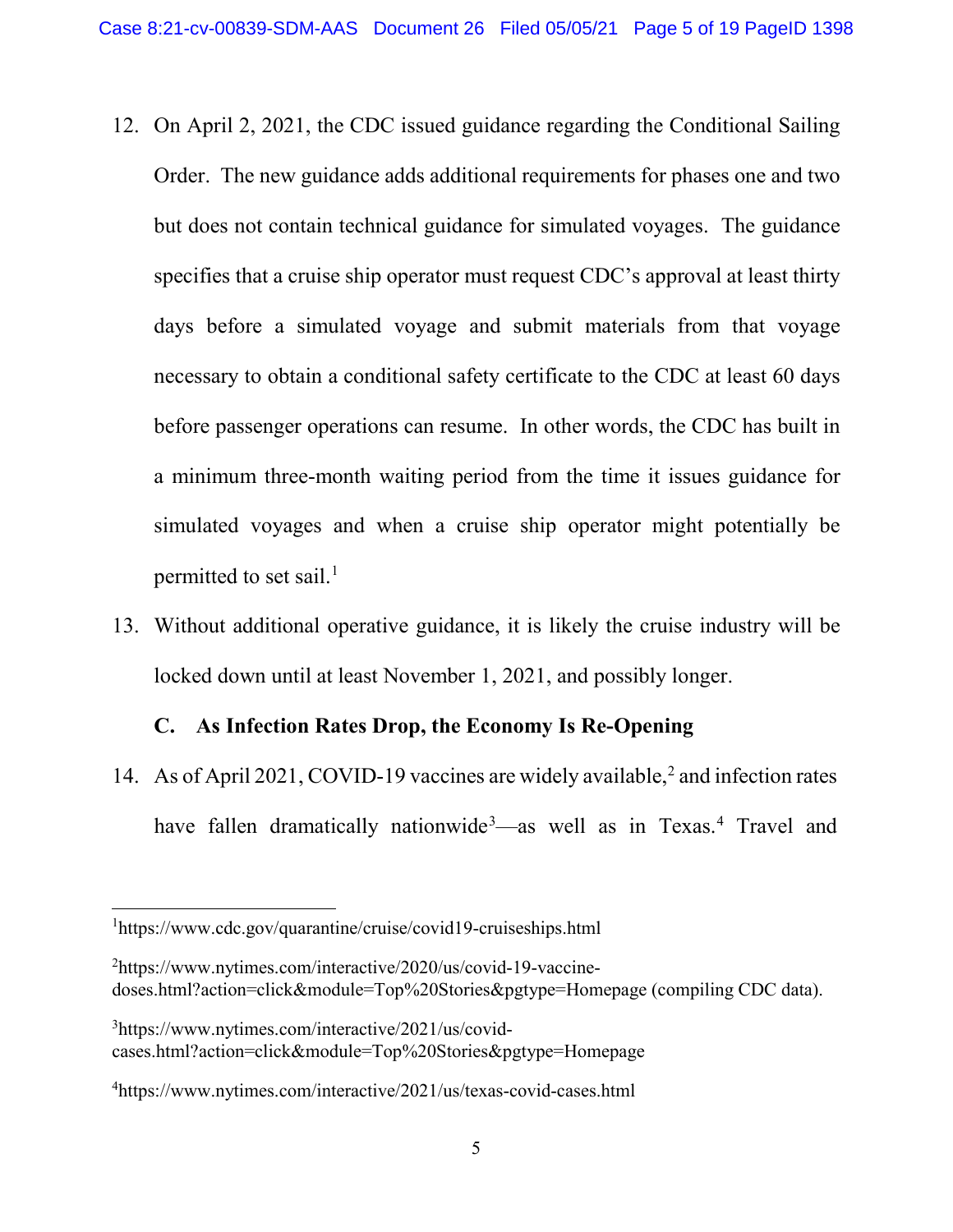hospitality services from airplanes to Ubers and from motels to resort spas are transporting and accommodating people around the country. Many schools, restaurants, sports venues and other gathering places are open in some capacity.

15. Meanwhile, Texas' Port of Galveston has emerged as perhaps uniquely situated to address local COVID-19 concerns. The port is located just one mile from the University of Texas Medical Branch at Galveston ("UTMB"). Exh. 2, 7. UTMB is one of the largest academic medical hospitals in the country, and its facilities include a National Biosafety Level 4 Laboratory. *Id*. UTMB has also implemented an Infectious Disease Management Plan, and has experience in managing Ebola outbreaks. *Id*. The Port of Galveston has also already held a table-top exercise preparing for possible COVID-19 outbreaks on-ship. *Id*.

#### **D. Damage Caused by Prolonged Shutdown of Passenger Cruises**

16. The persistence of the Conditional Sailing Order directly and negatively affects the Texas fisc. The Conditional Sailing Order has already cost \$1.2 billion in direct spending.<sup>[5](#page-5-0)</sup> The cruise shutdown has also cost  $23,000$  jobs, and \$1.6 billion in lost wages across the State of Texas. Exh. 3, attached to Exh. A, hereto (hereinafter, "Exh. 3").

 $\overline{a}$ 

<span id="page-5-0"></span><sup>&</sup>lt;sup>5</sup> Shelley Childers, Galveston Leaders Ask for Abbott to Back Them in Pressuring CDC to Lift Moratorium on Cruises (April 12, 2021) (available at https://abc13.com/cruise-ship-news-viruscruises-out-of-galveston-royal-caribean-cruiseship/10510221/).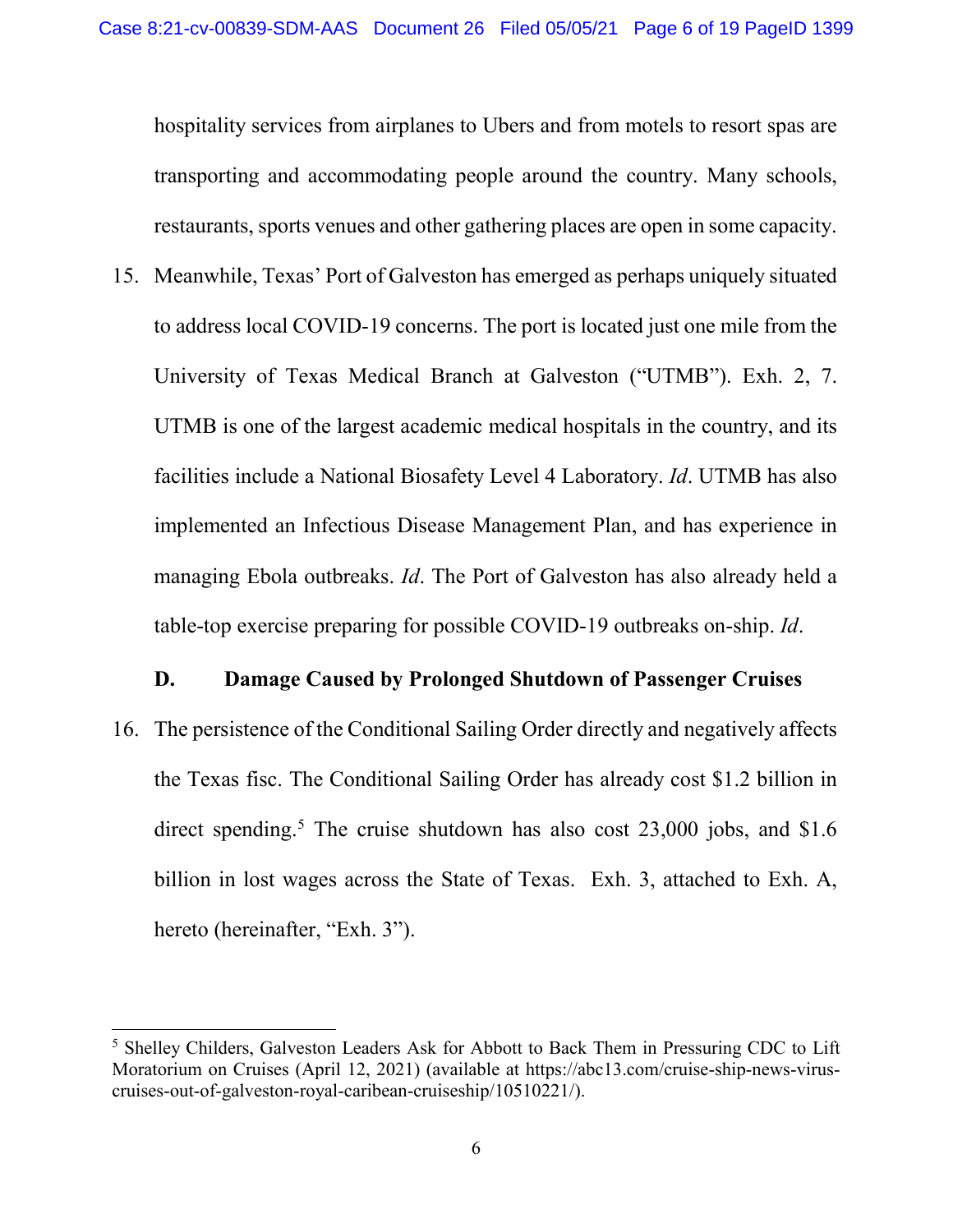17. The Conditional Sailing Order also directly and negatively affects Texas tax revenues, which are largely generated by sales taxes.<sup>[6](#page-6-0)</sup> This downturn in tax revenue correlates with a concomitant greater dependence on government services during an economic downturn and contributes to serious state budget concerns.[7](#page-6-1) Texas' 2020 sales tax collections fell by \$816 million from the previous year.[8](#page-6-2)

## **II. ARGUMENT**

- 18. Rather than building on the progress health officials have made since the start of this pandemic to allow the cruise industry to operate under reasonable restrictions within its statutory authority, the CDC's order leaves cruise ships anchored in port while their interests—and those of the many industries that rely on cruise ships sailing—remain at sea.<sup>[9](#page-6-3)</sup>
- 19. Texas has a significant stake in the outcome of this litigation and, as detailed

<span id="page-6-1"></span> $^7$  *Id*.

<span id="page-6-2"></span><sup>8</sup> *Id*.

<span id="page-6-0"></span><sup>6</sup> Jason Saving, Covid-10's Fiscal Ills: Busted Texas Budgets, Critical Local Choices (Southwest Economy, Third Quarter 2020) (available at https://www.dallasfed.org/research/swe/2020/swe2003/swe2003b.aspx) ("Overall, the decline in Texas tax revenue illustrates the many and varied ways in which COVID-19 has directly or indirectly affected the state government's fiscal situation").

<span id="page-6-3"></span><sup>9</sup> Ceylan Yeginsu, Why U.S. Cruises Are Still Stuck in Port, N.Y. Times (March19, 2021) (available at [http://www.nytimes.com/2021/03/19/travel/coronavirus-c](http://www.nytimes.com/2021/03/19/travel/coronavirus-)ruises.html (reporting that the cruise industry has been "ravaged," with "companies reporting billions of dollars in losses, causing some of them to downsize their fleets and sell ships for scrap")).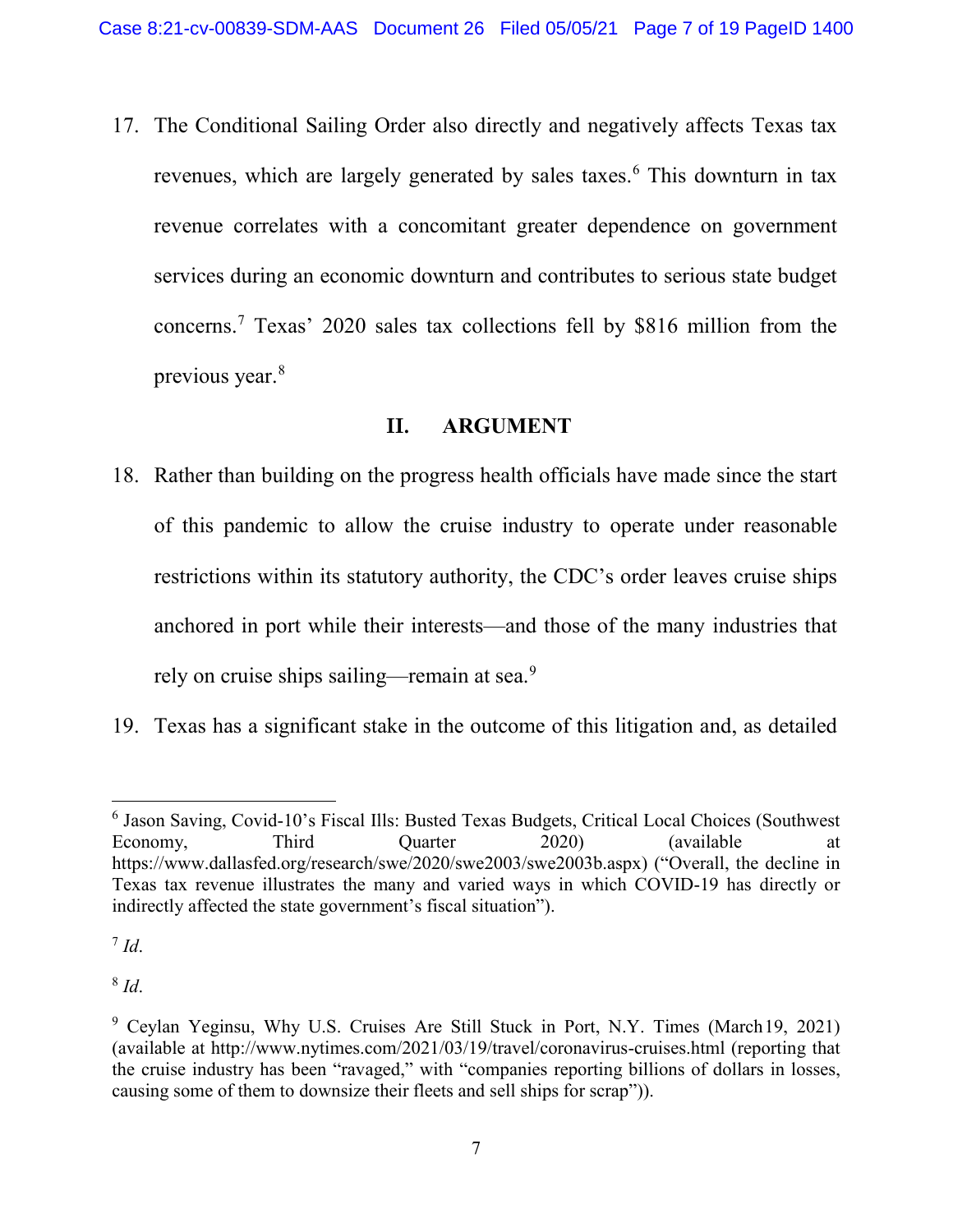herein, the CDC order impacts Texas differently than Florida. Therefore, the Court should allow Texas to intervene under Federal Rule of Civil Procedure 24.

### **A. Rule24(a)(2): Intervention as of Right**

20. Texas is entitled to intervention as of right under Rule  $24(a)(2)$ . Intervention as a matter of right requires (1) a timely motion by (2) a movant with an interest in the subject matter of the suit, (3) whose "ability to protect that interest may be impaired by the disposition of the suit," and a showing that (4) "existing parties in the suit cannot adequately protect that interest." *Georgia v. U.S. Army Corps of Engr's*, 302 F.3d 1242, 1250 (11th Cir. 2002). Rule 24 is liberally construed, with any doubts resolved in favor of the proposed intervenor. *Fed. Sav. & Loan Ins. Corp. v. Falls Chase Special Taxing Dist.*, 983 F.2d 211, 216 (11th Cir. 1993).

#### **1. Texas' Motion to Intervene is Timely**

21. Texas' request to join this litigation is timely. To determine if a motion to intervene is timely, courts consider four factors: (1) the time the proposed intervenor knew or reasonably should have known of the interest in the case before moving to intervene; (2) the extent of prejudice to the existing parties resulting from any failure to move for intervention as soon as it knew or reasonably should have known of its interest; (3) the extent of prejudice to the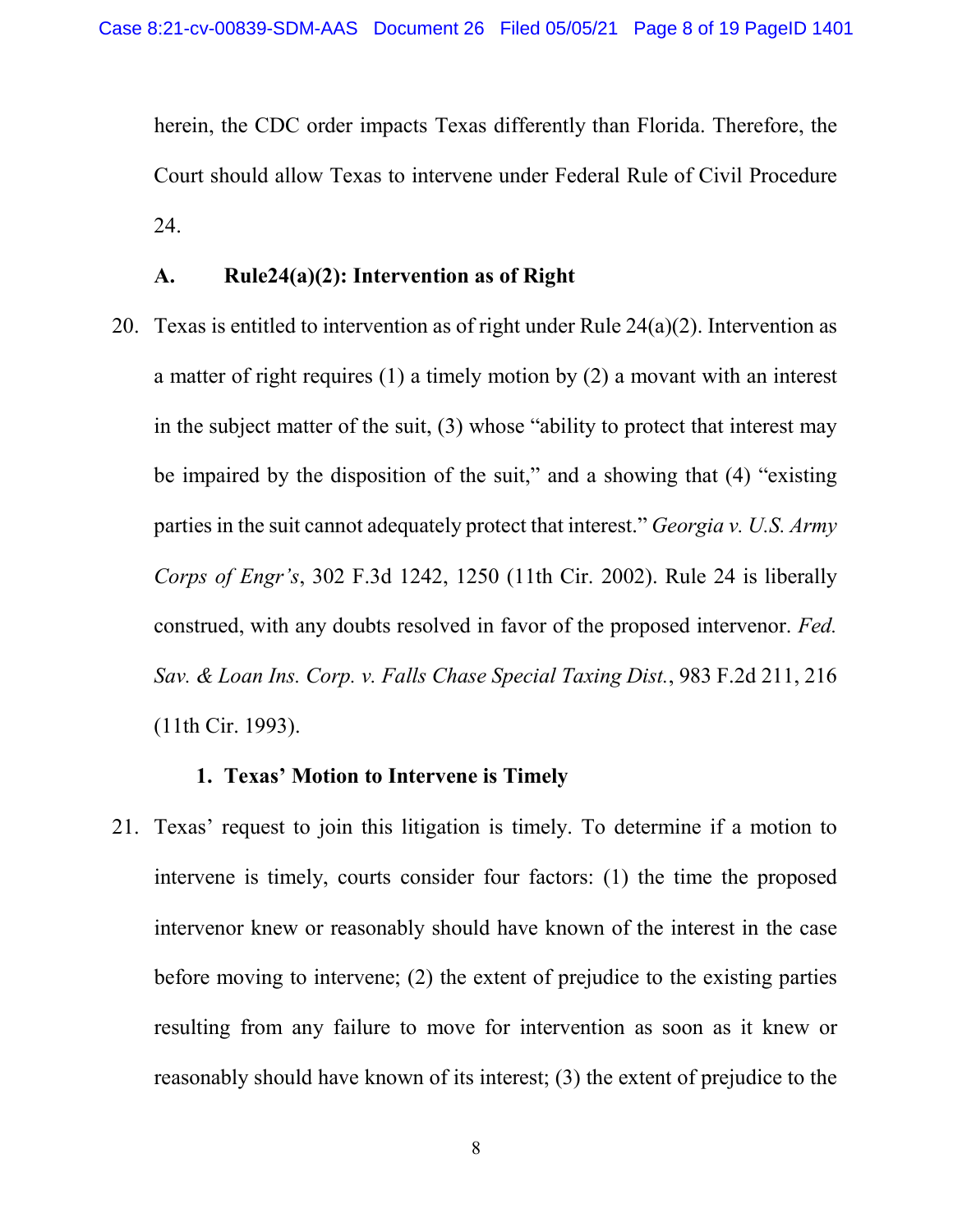proposed intervenor if the motion is denied; and (4) unusual circumstances militating for or against a determination that the motion was timely. *Georgia v. U.S. Army Corps of Engr's*, 302 F.3d at 1259 (citing *Chiles v. Thornburgh*, 865 F.2d 1197, 1213 (11th Cir. 1989)). Each factor supports Texas' motion.

- 22. Texas files this motion to intervene fewer than thirty (30) days after Florida filed the Complaint and prior to the filing of any responsive pleadings by Defendants.<sup>[10](#page-8-0)</sup> Texas' intervention prejudices none of the existing parties because Texas is available to participate in scheduling matters, any requisite discovery, early-stage motion practice, and dispositive motions.
- 23. Denial of this Motion will prejudice Texas. Evaluation of such prejudice requires the Court to consider the "extent to which a final judgment in the case may bind the movant even though he is not adequately represented by an existing party." *United States v. Jefferson County*, 720 F.2d 1511, 1517 (11th Cir. 1983). The CDC order challenged in this lawsuit is a nationwide order issued under a regulatory premise requiring state-specific findings related to precautions against the spread of infectious diseases. The restrictions of the Conditional Sailing Order do not differ from state to state (already a problem for the Order, which requires state-specific findings), but Texas' ability to tolerate those restrictions, or to meet requirements for lifting the restrictions,

<span id="page-8-0"></span><sup>10</sup> Defendants have only filed an Unopposed Motion for Extension of Time. *See* Dkt. 16.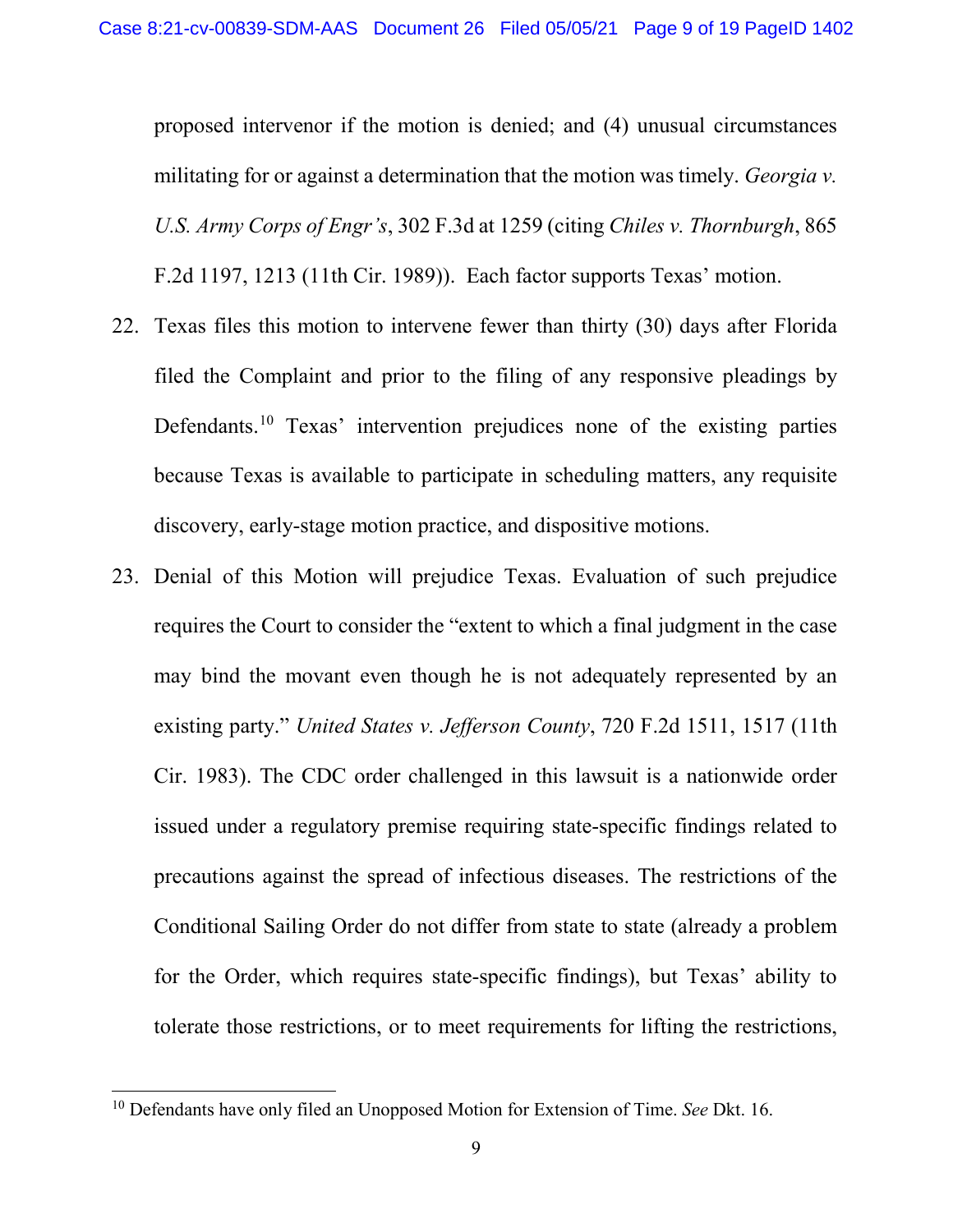will necessarily differ from those of any other state. For one, Texas' single cruise port in Galveston is a stone's throw from world-class medical facilities with specialized infectious disease facilities. For another, Texas' oil and gas industry, which provides fuel for cruise ships, is uniquely affected by the continued disuse of the massive vessels.

- 24. Lastly, no unusual circumstances counsel against the timeliness of Texas' intervention, but a pair of unusual circumstances support the timing of Texas' motion. Two important developments have occurred since Florida filed suit. First, the State of Alaska moved to intervene. Alaska's appearance required further due diligence by Texas regarding the necessity of its own intervention. Second, the CDC issued a "Dear Colleague" letter last week providing commentary on the Conditional Sailing Order. This letter required additional diligence by the State of Texas regarding intervention.
- 25. Because Texas has unique interests, and because the motion to intervene is timely, all four timeliness factors support Texas' request to intervene.

# **2. Texas' Legally-Protected Interests in This Suit are Direct and Substantial**

26. "Well before the creation of the modern administrative state, [the U.S. Supreme Court] recognized that States are not normal litigants for the purposes of invoking federal jurisdiction." *Massachusetts v. EPA*, 549 U.S. 497, 519 (2007). Rather, States are entitled to "special solicitude" in establishing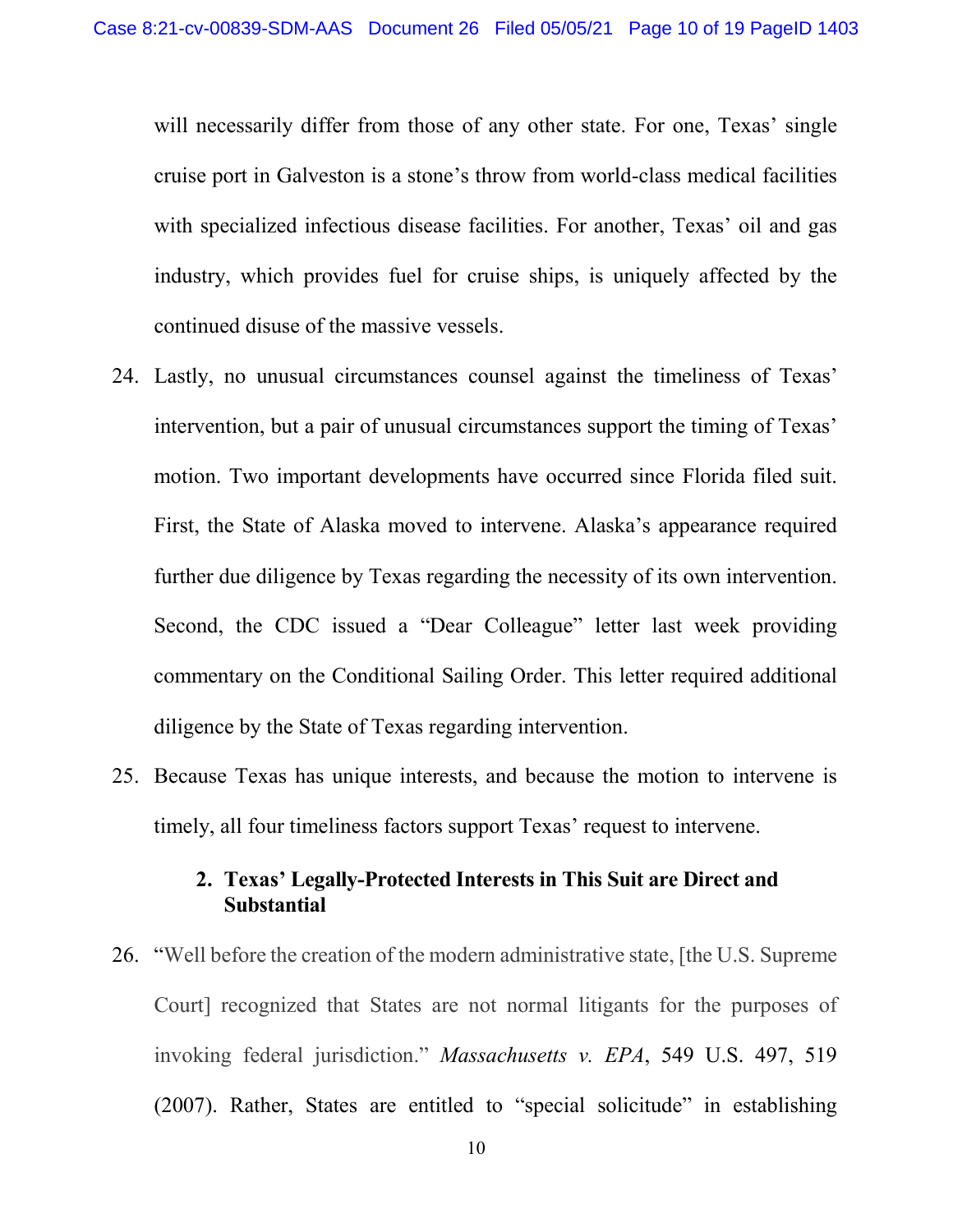standing in federal court. *Id*. at 520; *see also Alfred L. Snapp & Son, Inc. v. Puerto Rico,* 458 U.S. 592, 607 (1982) (recognizing states' quasi-sovereign interest "in the health and well-being—both physical and economic—of its residents in general").

27. When the State of Georgia filed suit to protect its air from pollution originating beyond its borders, Justice Holmes wrote:

> This is a suit by a State for an injury to it in its capacity of *quasi*sovereign. In that capacity the State has an interest independent of and behind the titles of its citizens, in all the earth and air within its domain. It has the last word as to whether…its inhabitants shall breathe pure air.

*Georgia v. Tennessee Copper Co.*, 206 U.S. 230 (1907); *see also Massachusetts*, 549 U.S. 519.

28. States may also sue in their sovereign capacities when they have suffered economic injury or must expend resources. *Chiles*, 865 F.2d at 1208. States have standing to challenge the lawfulness of agency action that "may adversely impact" their "economy" and "thereby injur[e]" the state. *Alabama v. U.S. Army Corps of Eng'rs*, 424 F.3d 1117, 1130 (11th Cir. 2005). Moreover, continued compliance with the subject regulation risks irreparable harm because the resulting economic outlook is bleak, and federal sovereign immunity precludes recovery of monetary damages. *LabMD, Inc. v. FTC*, 678 Fed.Appx. 816, 822 (11th Cir. 2016) (*citing Odebrecth Const., Inc. v.*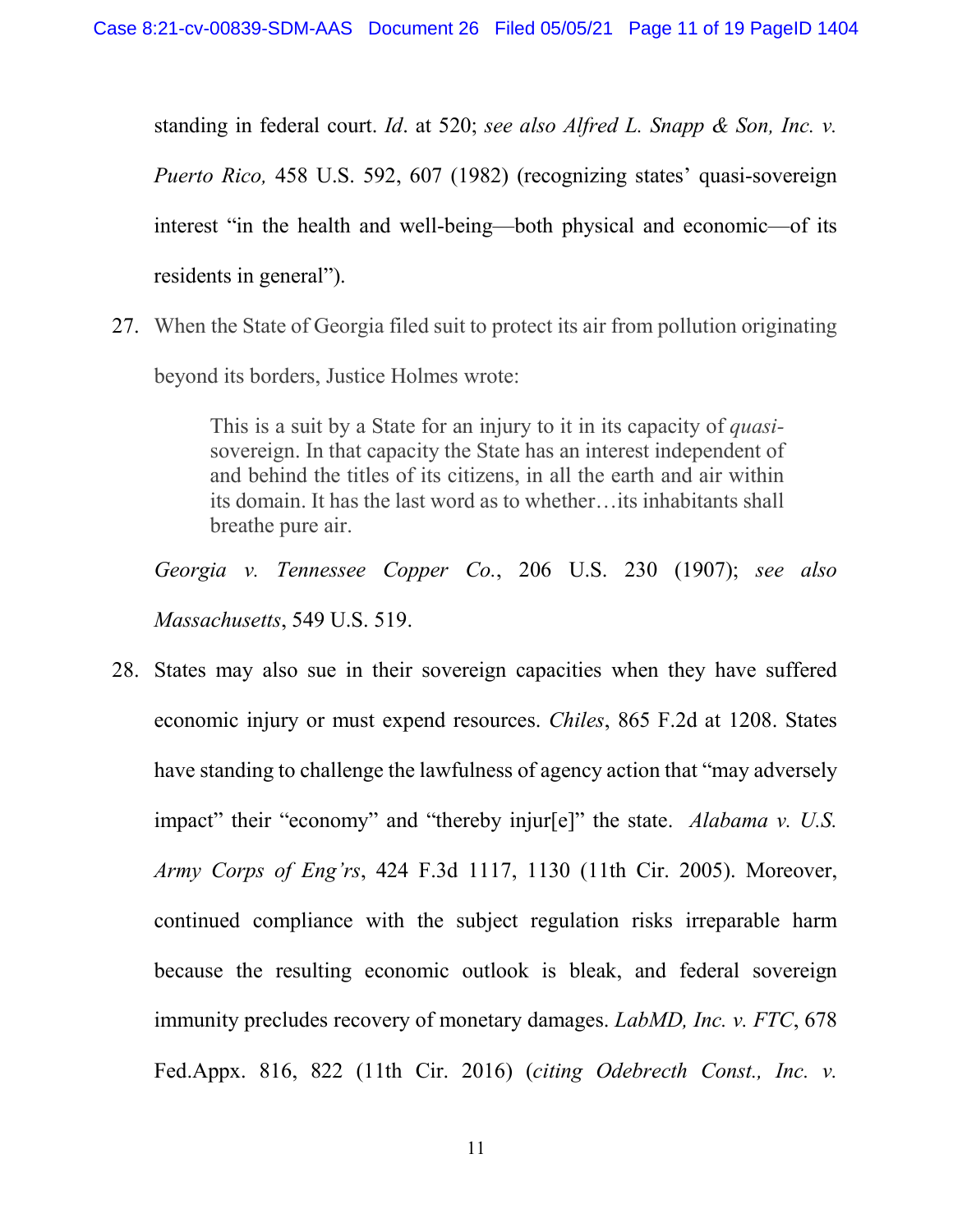*Secretary, Florida Dept. of Transp.*, 715, F.3d 1268, 1289 (11th Cir. 2013); *see also Texas v. U.S. EPA*, 829 F.3d 405, 433034 (5th Cir. 2016).

29. Texas' economic interests also justify its standing. In *Texas v. United States*, the Fifth Circuit found Texas had standing to challenge the Deferred Action for Parents of Americans and Lawful Permanent Residents program as unlawful under the Administrative Procedures Act. 809 F.3d 134, 146, 149, 150–55 (2015). Recognizing States' "special solicitude" in the standing inquiry, the court concluded that Texas met the injury in fact requirement "by demonstrating that it would incur significant costs in issuing drivers' licenses to DAPA beneficiaries." Like *Texas v. United States* and *Massachusetts v. EPA*, this dispute turns on the proper construction of a congressional statute, and, as discussed above, Texas' interests are within the zone of interests of the statute and regulation at issue. *See Texas*, 809 F.3d at 151–52. And, Texas has shown continuation of the CDC's Conditional Sailing Order would have a major effect on its fisc. *See id*. at 157. Texas also satisfies the other two elements of standing because it can show that the CDC's orders have caused its injuries, and a favorable decision from this Court would likely redress those injuries. Because Texas has Article III standing to pursue its own claims under the Administrative Procedures Act, Texas has legally protectable interests under Rule 24(a)(2) that justify its intervention in this litigation.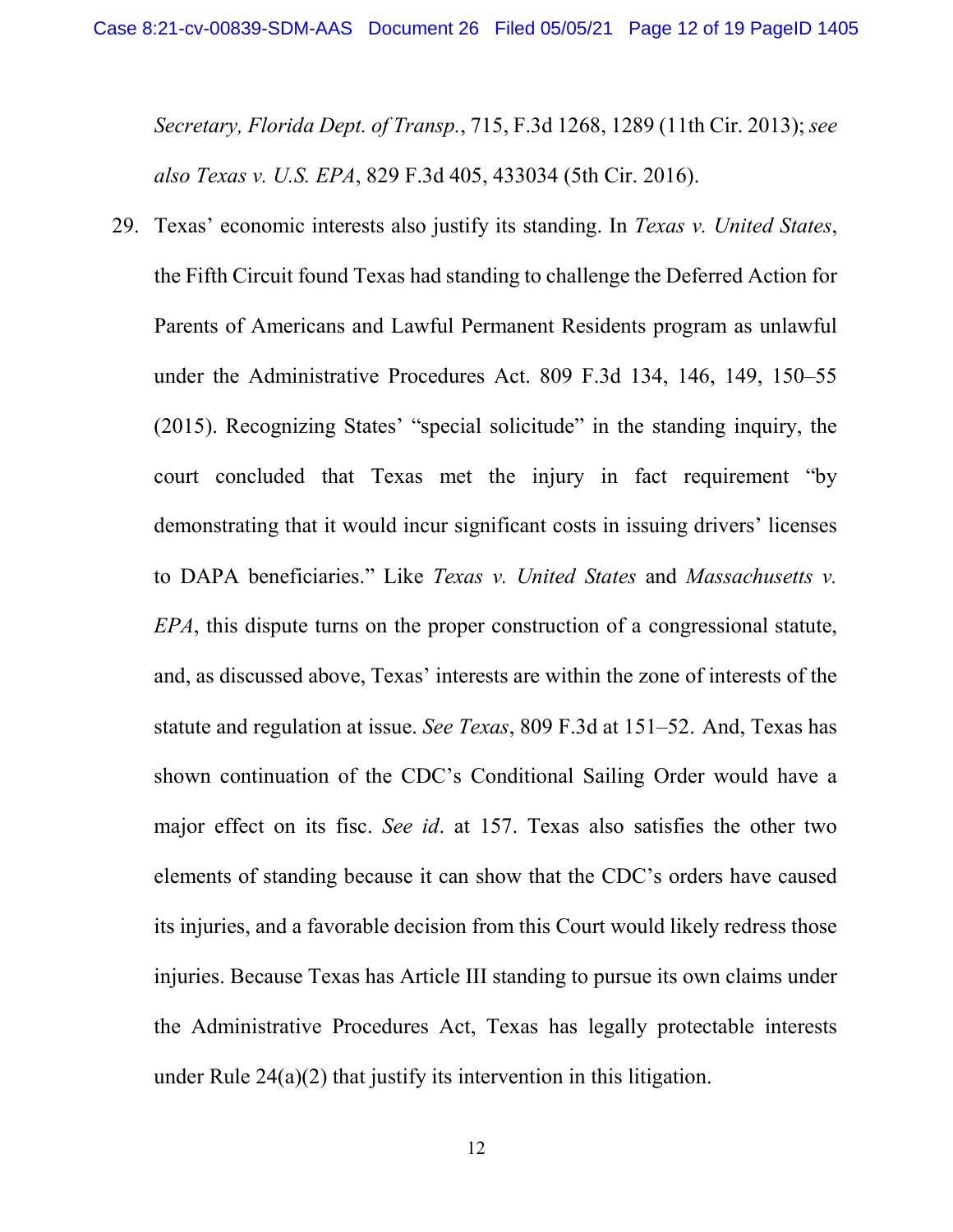# **3. Texas' Ability to Protect its Interests May be Impaired Absent Intervention**

- 30. Intervention as of right also requires a showing that, absent intervention, this action "may as a practical matter impair or impede [Texas'] ability to protect its interest." FED. R. CIV. P. 24(a)(2). Here, Texas' interest is "closely related" to the effect that the disposition of the lawsuit will have on its ability to protect that interest. *Chiles*, 865 F.2d at 1214. "Where a party seeking to intervene in an action claims an interest in the very property and very transaction that is the subject of the main action, the potential stare decisis effect may supply that practical disadvantage which warrants intervention as of right." *Id.*; *see also Huff*, 743 F.3d at 800 ("If an absentee would be substantially affected in a practical sense by the determination made in an action, he should, as a general rule, be entitled to intervene.'") (quoting *Cascade Natural Gas Corp. v.El Paso Natural Gas Co.,* 386 U.S. 129, 134 n.3 (1967)).
- 31. This case is about an order affecting both Texas and Florida. It is difficult to conceive of any result to this litigation that would not directly affect Texas' interests. Moreover, the practical effect of this lawsuit's disposition may have a persuasive *stare decisis* effect in any separate litigation Texas would need to initiate if denied intervention here. Thus, Texas' ability to protect its interest may therefore be impaired absent intervention.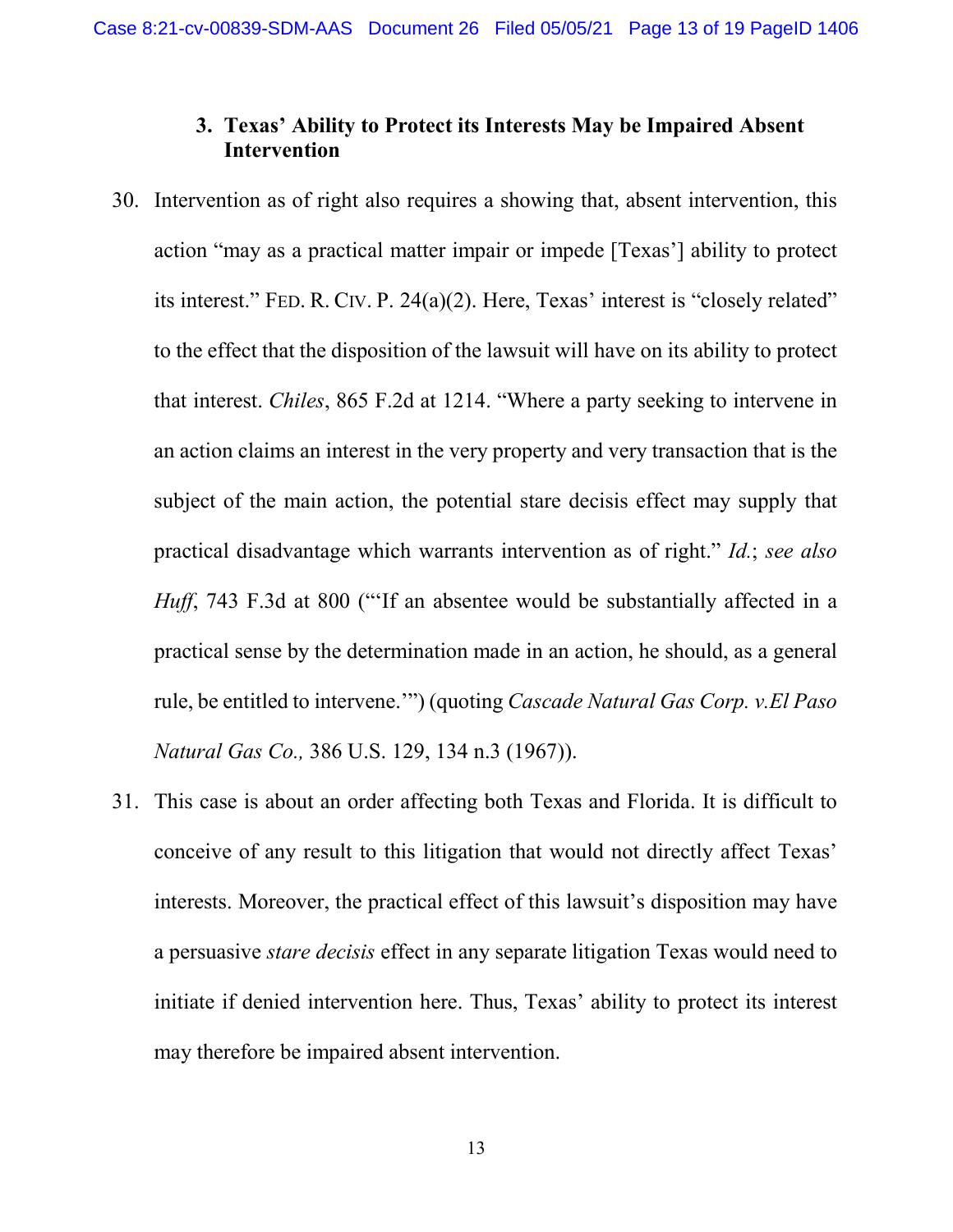### **4. Florida Will Not Fully Represent Texas' Interests**

- 32. The last prong of Rule 24(a)(2) requires a movant to show that its interest will not be adequately protected by the existing parties. The burden is "minimal." *Stone v. First Union Corp.*, 371 F.3d 1305, 1311 (11th Cir. 2004) (holding the movant need only show that representation "may be inadequate.") (cleaned up). Although courts may presume adequacy of representation "when an existing party seeks the same objectives as would-be interveners," this presumption is "weak" and "merely imposes upon the proposed interveners the burden of coming forward with some evidence to the contrary." *Clark v. Putnam County*, 168 F.3d 458, 461 (11th Cir. 1999).
- 33. Although the interests of Texas and Florida are closely aligned, they are not identical. The Conditional Sailing Order draws its authority, in substantial part, from 42 C.F.R. § 70.2, which requires a specific determination that Texas' measures to control the spread of COVID-19 on cruise ships are inadequate. 42 C.F.R. 70.2. Florida's various ports will likely have substantial differences from Texas' Port of Galveston. For example, the CDC's Conditional Sailing Order requires cruise operators to enter medical planning and housing agreements with local authorities. Texas' Port of Galveston is located just one mile from UTMB medical facilities, which have extraordinary experience in pandemic outbreaks in both the Ebola and COVID-19 context. Exh. 2, 7. These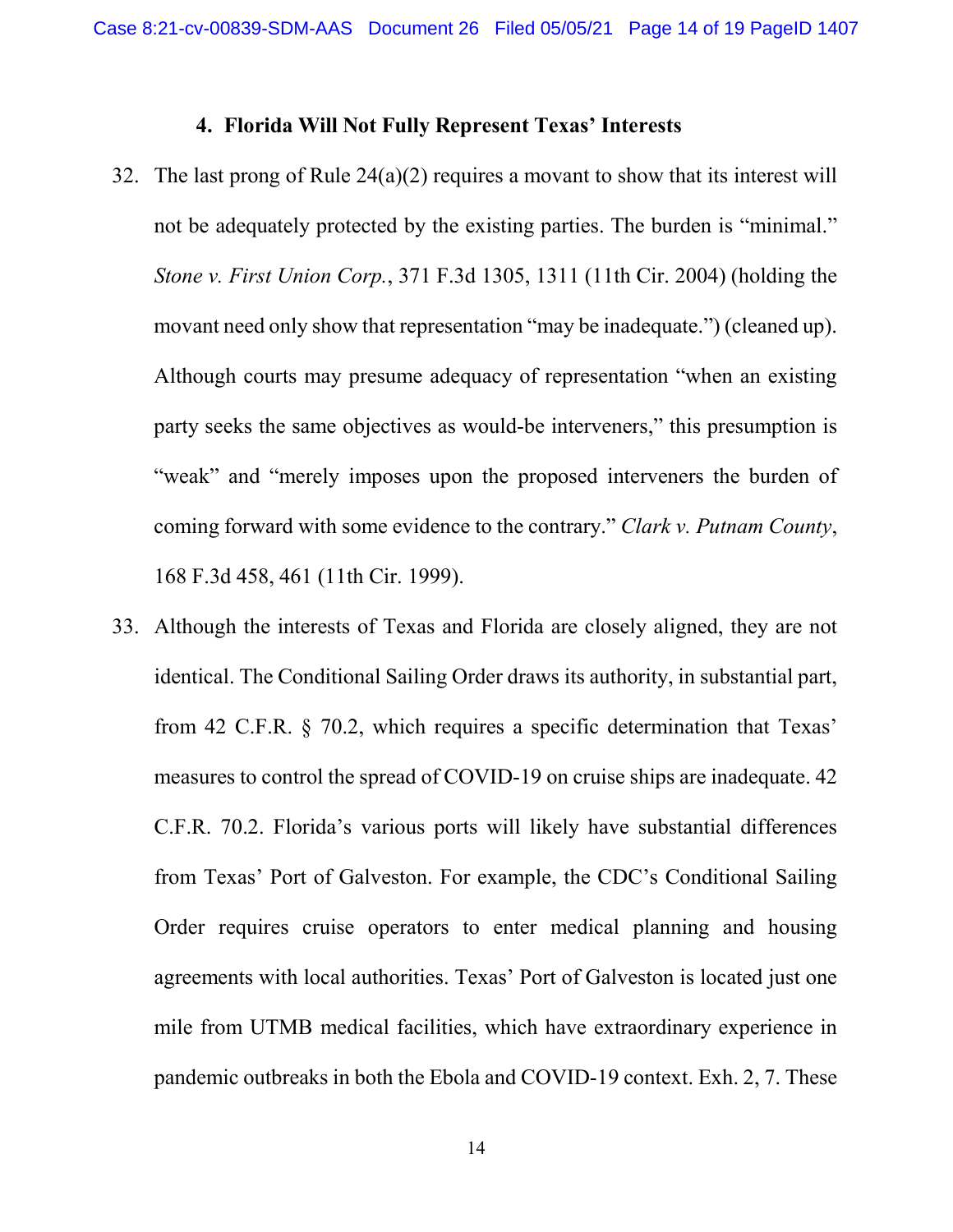facilities include one of the largest academic medical hospitals in the country,

a National Biosafety Level 4 Laboratory, and an Infectious Disease Management Plan. *Id*. Texas' passenger cruise port has also already held a table-top exercise preparing for possible COVID-19 outbreaks on-ship. *Id*. These unique resources and experiences at Texas' Port of Galveston may materially differ from those available to the variety of Florida ports for passenger cruises in ways material to Section 70.2's state-specific analysis.

- 34. Another Texas-specific condition under the Conditional Sailing Order is the Order's effect on demand for bunker fuel produced in Texas. If another summer cruising season is canceled, this factor could become a force multiplier of economic damage to Texas caused by the cruise industry shutdown. This force multiplier would be unique to Texas, just as Florida's multiple large-scale port facilities, and Alaska's short cruising season, are unique to those states.
- 35. Texas' vaccination policies, practices, and success rates may also differ from Florida's in ways material to the state-by-state analysis and determination required under Section 70.2.
- 36. In short, no two states will suffer the same injuries from the Conditional Sailing Order, and no two states will have identical resources for reopening the cruise industry. The Court's consideration of this case benefits from the participation of the stakeholders ultimately affected by the litigation's outcome.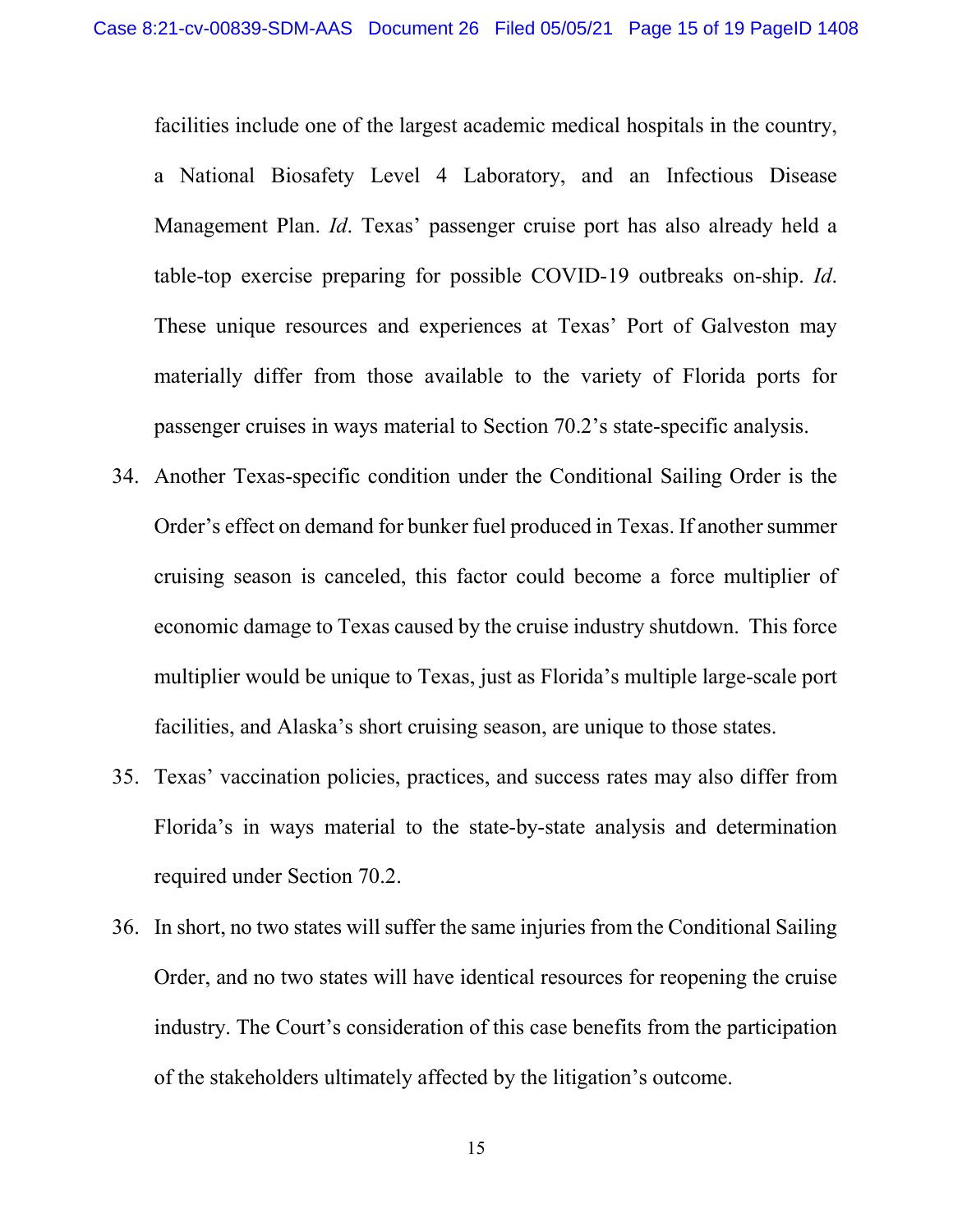37. Therefore, because Florida cannot adequately represent Texas' interest, and because Texas meets all other requirements for intervention as of right, the Court should grant Texas' Motion to Intervene.

### **B. Rule 24(b)(1)(B): Permissive Intervention**

- 38. Alternatively, Texas requests that the Court grant it permission to intervene under Rule 24(b). The Court may grant permissive intervention to a party who, on timely motion, asserts "a claim or defense that shares with the main action a common question of law or fact." FED. R. CIV. P. 24(b)(1)(B). Permissive intervention is a discretionary determination made based upon the Court's consideration of "whether the intervention will unduly delay or prejudice the adjudication of the original parties' rights." *Id.*
- 39. Texas' intervention will neither prejudice the existing parties nor unduly delay the proceedings. Florida filed the instant cause fewer than 30 days ago.
- 40. While Texas' and Florida'sinterests align closely, and raise common questions of fact and law, their interests are not identical. Consideration of the Conditional Sailing Order's unique effects on Texas would contribute to, rather than impede, a reasoned determination of this action. *See League of Women Voters of Fla. v. Detzner*, 283 F.R.D. 687, 688 (N.D. Fla. 2012).
- 41. Texas has timely sought to intervene, its participation will not delay this litigation, and Texas' claims raise common questions of fact and law with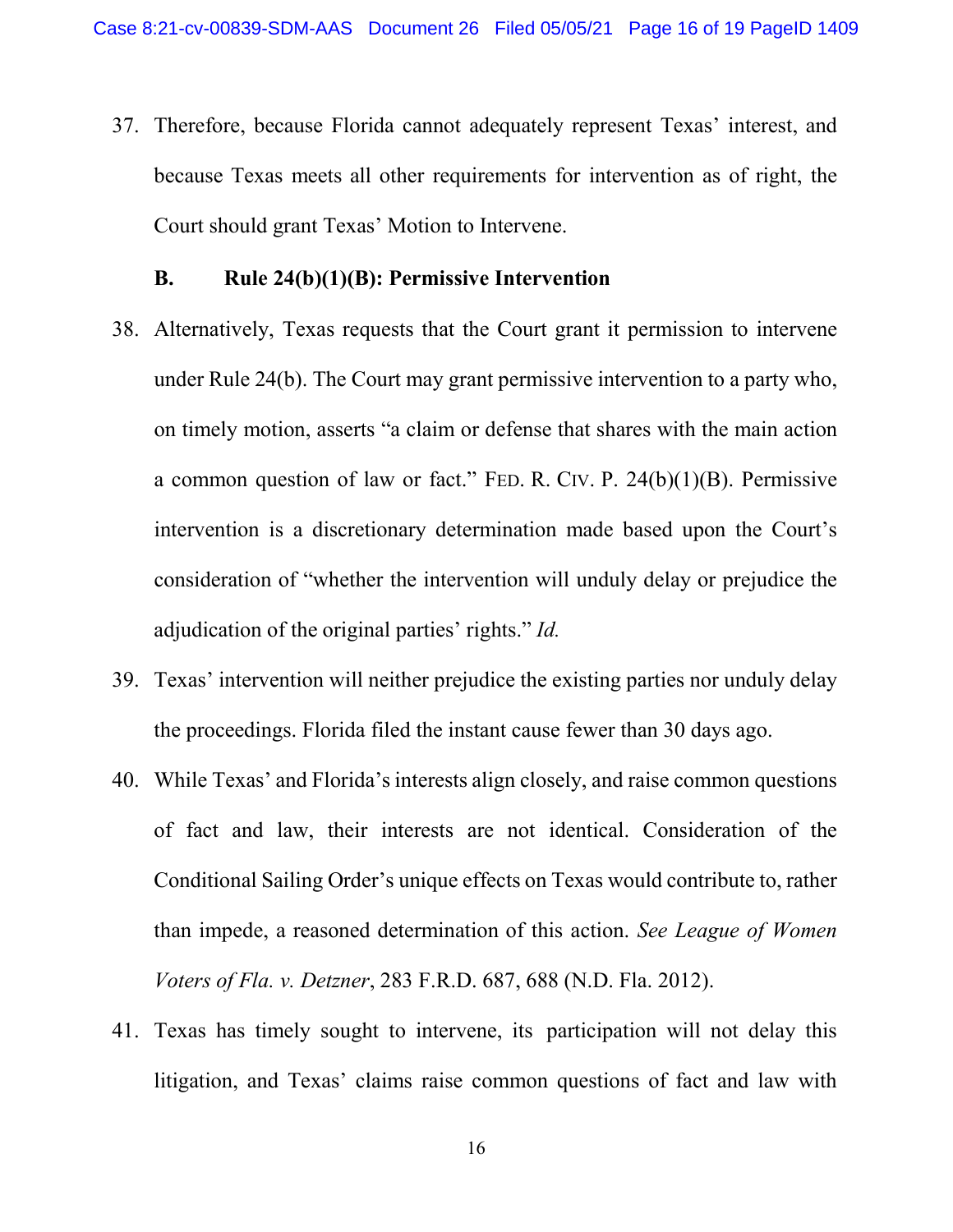Florida's claims. The Court should therefore grant Texas' request for permissive intervention.

## **CONCLUSION**

For the foregoing reasons, the State of Texas respectfully requests the Court grant its motion to intervene, and accept and file the accompanying Complaint. Exh. A.

Respectfully submitted,

KEN PAXTON Attorney General of Texas

BRENT WEBSTER First Assistant Attorney General

GRANT DORFMAN Deputy First Assistant Attorney General

SHAWN COWLES Deputy Attorney General for Civil Litigation

THOMAS ALBRIGHT Chief, General Litigation Division

/s/ *Ryan G. Kercher*

RYAN G. KERCHER Texas Bar No. 24060998 Assistant Attorney General GENERAL LITIGATION DIVISION [Ryan.Kercher@oag.texas.gov](mailto:Ryan.Kercher@oag.texas.gov) Telephone: (512) 463-2120 Facsimile: (512) 320-0667 (*Pro Hac Vice* Application Pending)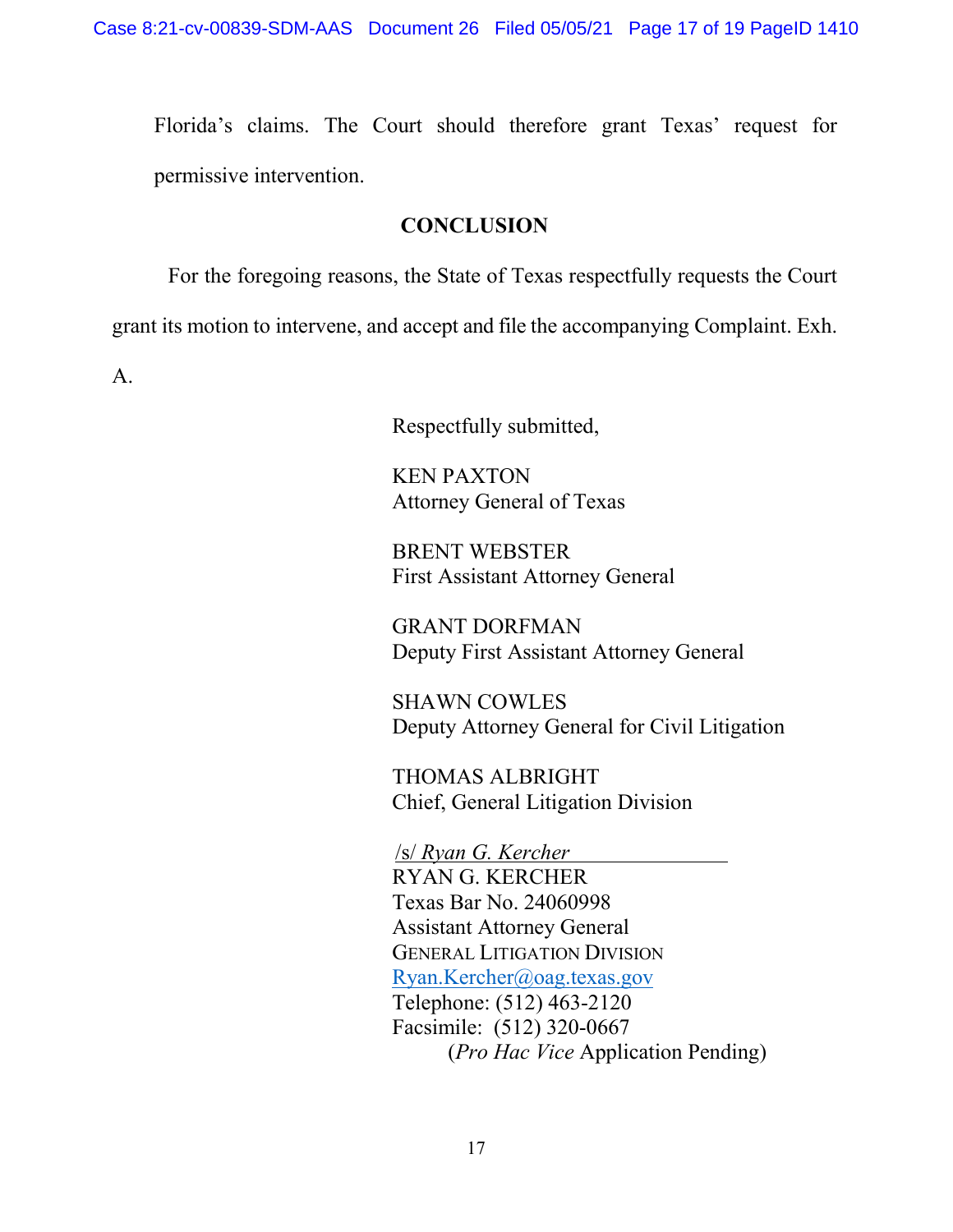KIMBERLY FUCHS Texas Bar No. 24044140 Assistant Attorney General ADMINISTRATIVE LAW DIVISION [Kimberly.Fuchs@oag.texas.gov](mailto:Kimberly.Fuchs@oag.texas.gov) Telephone: (512) 475-4195 Facsimile: (512) 320-0167 (*Pro Hac Vice* Application Pending)

OFFICE OF THE ATTORNEY GENERAL OF TEXAS P.O. Box 12548, Capitol Station Austin, Texas 78711-2548

#### LEWIS BRISBOIS BISGAARD & SMITH LLP

DAVID S. HARVEY, JR. Florida Bar Number: 0984043 401 East Jackson Street, Suite 3400 Tampa, Florida 33602 Phone: 813.739.1900; Fax: 813.739.1919 Email: [david.harvey@lewisbrisbois.com](mailto:david.harvey@lewisbrisbois.com)

ATTORNEYS FOR THE STATE OF TEXAS